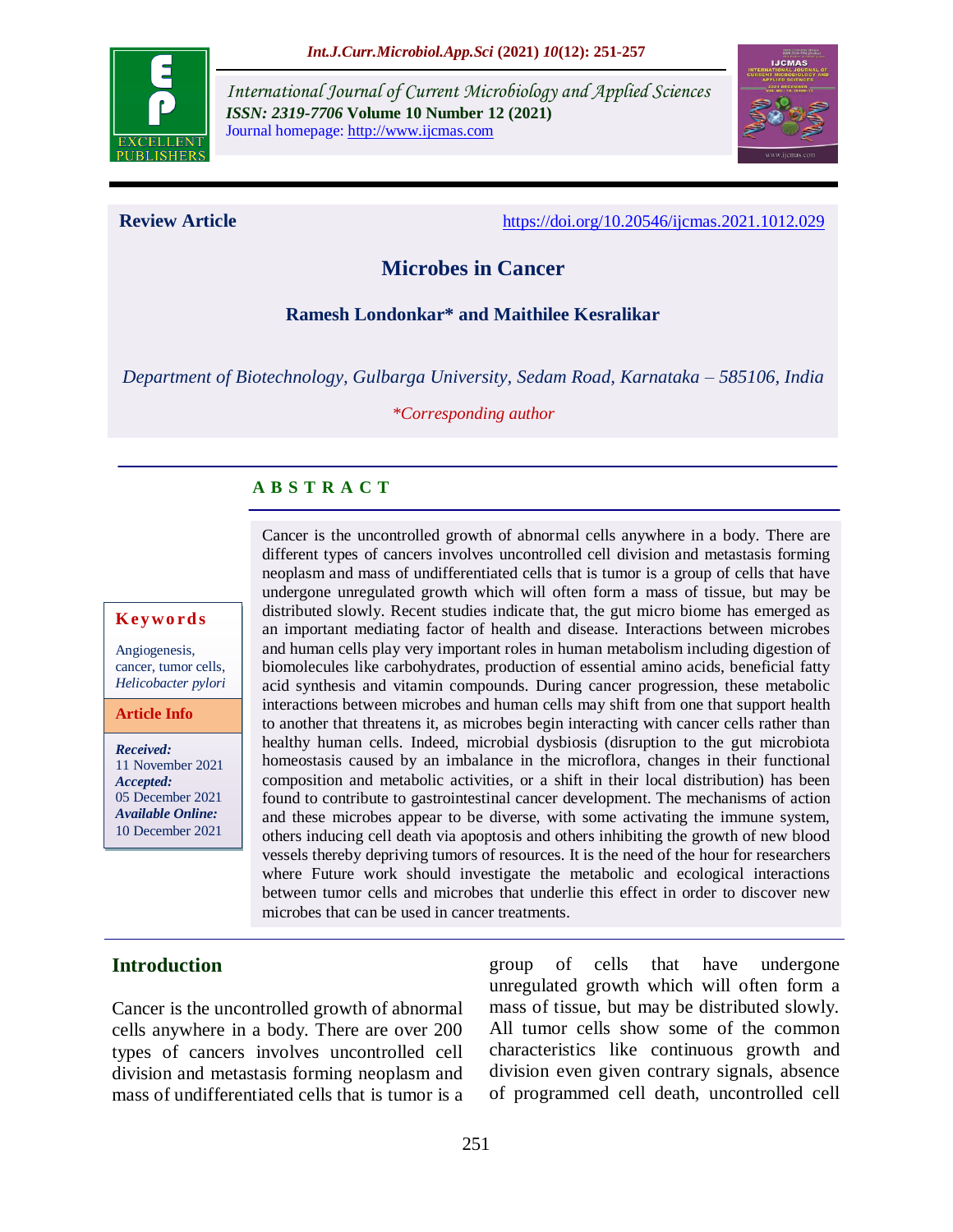division angiogenesis and formation of metastases.

#### **What microorganism can cause cancer**?

*Human papilloma* viruses (HPV; causing anogenital cancers), *Helicobacter pylori* (gastric cancers), and hepatitis B and C viruses are most known causes of cancer risk. Involvement of microbes in cancer has been known for over a century, and different types of parasites, bacteria and viruses have been associated with oncogenic processes. Among the bacteria, the first recognised was *Helicobacter pylori* which causes gastric cancer and might be related to extra-gastric cancer in humans.

*Helicobacter hepaticus* has been associated with causing liver cancers tested in animal models. Other bacteria such as, *Chlamydia psitacii*, *Borrelia burgdorferi* and *Streptococcus bovis* have been associated with ocular, skin and colorectal cancers formation respectively. Also, a commensal bacterium in the human intestine, *Bacteroides fragilis*, has been linked to cause very recently, colorectal cancer tested in animal models. (Masrour-Roudsari J, Ebrahimpour 2017)

## **Gut Micro flora**

Human gastrointestinal microbiota, also known as gut flora or gut microbiota, are the microorganisms (generally bacteria and archaea), that live in the digestive tracts of humans. The human gastrointestinal metagenome is the aggregate of all the genomes of gut microbiota.

The gut is one niche where that human microbiota inhabits. In humans, the gut microbiota has the largest numbers of bacteria and the greatest number of species compared to other areas of the body. In humans, the gut flora is established at one to two years after birth, by which time the intestinal epithelium and the intestinal mucosal barrier that it secretes have co-developed in a way that is tolerant to, and even supportive of, the gut flora and which also provides a barrier to pathogenic organisms.

Recent studies indicate that, the gut micro biome has emerged as an important mediating factor of health and disease. We have approximately as many microbes in and on us as we have human cells  $(3.8 \times 10^{13} \text{ microbial})$ cells relative to  $3.0 \times 10^{13}$  human cells). The human gut houses the most diverse and metabolically varied proportion of these microbes when compared to any other body surface, serving as home to more than 1000 unique species

Interactions between microbes and human cells play very important roles in human metabolism including digestion of biomolecules like carbohydrates, production of essential amino acids, beneficial fatty acid synthesis and vitamin compounds. During cancer progression, these metabolic interactions between microbes and human cells may shift from one that support health to another that threatens it, as microbes begin interacting with cancer cells rather than healthy human cells. Indeed, microbial dysbiosis (disruption to the gut microbiota homeostasis caused by an imbalance in the microflora, changes in their functional composition and metabolic activities, or a shift in their local distribution) has been found to contribute to gastrointestinal cancer development.

Currently, microbes are believed to contribute in cancer causing risk by modifying DNA in human somatic cells thereby altering cell cycle controls, accelerating cell proliferation, and disrupting normal programs for controlled cell death that protect the body from aberrant cells. Microbes have been linked to cause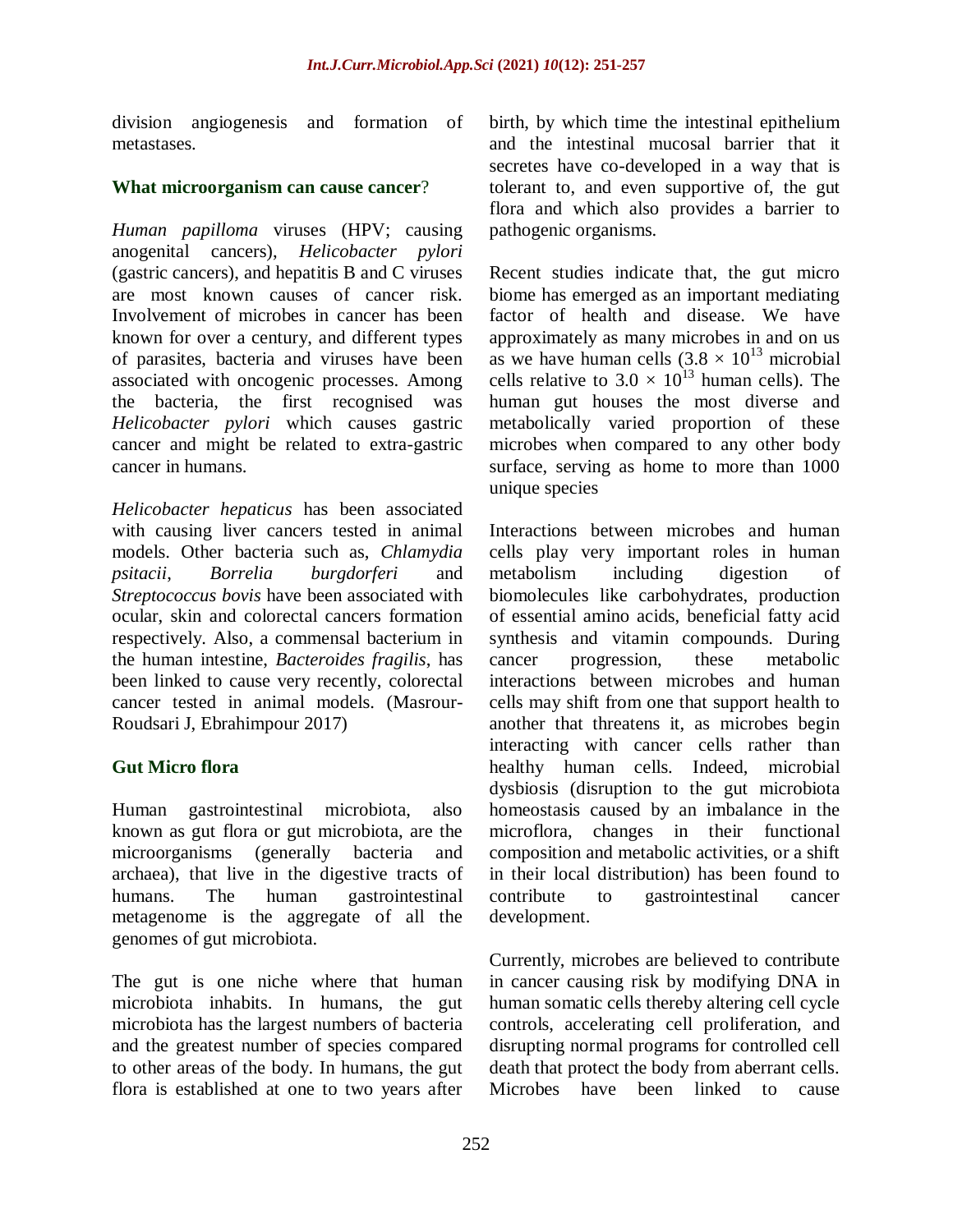approximately 10–20% of human cancers. To date, ten microorganisms have been designated as carcinogens by the International Agency for Cancer Research, one of which is Helicobacter pylori for its association with stomach cancer. Microbes and cancer cells evolve in the ecology of the body and in the tumor microenvironment.

Tumor microenvironments can include microbes that reside in or near the tumor. Microbes can alter the microenvironment by producing factors that influence cancer cells. For example, certain strains of E. coli produce colibactin toxin that is more commonly found in the mucosa of individuals with colorectal cancer than healthy controls. Colibactin induces cells in the microenvironment to produce growth factors which may promote tumor growth. Another way that microbes can influence the microenvironment is through producing bacterial biofilms which have been associated with higher cell proliferation rates and increased risk of colorectal cancer (Corrie M. Whisner & Athena Aktipis 2019)

#### **Excess Energy Can Feed Both Cancer Cells and Harmful Microbes**

Microbial community structure (diversity and abundance of specific taxa) and function is rapidly influenced by acute. And long-term dietary changes, Thereby highlighting the importance of dietary inputs for gut microbial community growth and maintenance. Our ancestors relied on their gut microbes to break down plant fiber so that their bodies could obtain adequate amounts of energy and nutrients. Gut microbiota express enzymes that carry out diverse reactions, including fermentation, hydrolysis, denitrification, sulfate reduction, and aromatic fission, to process compounds that persist in the gastrointestinal tract and are not metabolized by human enzymes. Specific microbes can convert glucosinolates from cruciferous vegetables into isothiocyanates which have

anticancer properties. E.g. *Eubacterium hallii*, and *Phascolarctobacterium faecium.*

#### **Cancer Cells and Microbes May Protect One Another from the Immune System**

Chronic inflammation as a result of bacterial infections with *H. pylori, Campylobacter jejuni*, and *Chlamydia psittaci* can result in lymphomas that are mediated by overactive adaptive and innate immune signaling. Enterotoxigenic B. fragilis has been linked to colon cancer in mice via inflammatory pathways that involve Stat3 signaling and increases in IL-17-secreting CD4+ T cells. Microbes also interfere with the ability of the immune system to detect them through a variety of different mechanisms, including interfering with natural killer cell activity, which could have an impact on the ability of the body to detect and respond to cancer cells. (Corrie M. Whisner & C. Athena Aktipis 2019)

#### **Microbes Can Induce Host Cell Proliferation Which Can Expand Microbes' Ecological Niche**

Many microbes can use host cells to expand their ecological niches through inducing proliferation of the cells upon which they rely.

For example, viruses replicate themselves after entering the nucleus, integrating with host cell DNA and inducing cell proliferation. This is the mechanism underlying virally initiated cancers such as HPV. Bacteria can also expand their ecological niches through inducing cell proliferation. Fusobacteria does this by entering the cell and inducing proliferation which expands the ecological niche for the microbes. This also has the effect of promoting colorectal cancer.

Microbes that bind to epithelial surfaces then increase the proliferation rates of the cells they are attached to like H. pylori does to gastric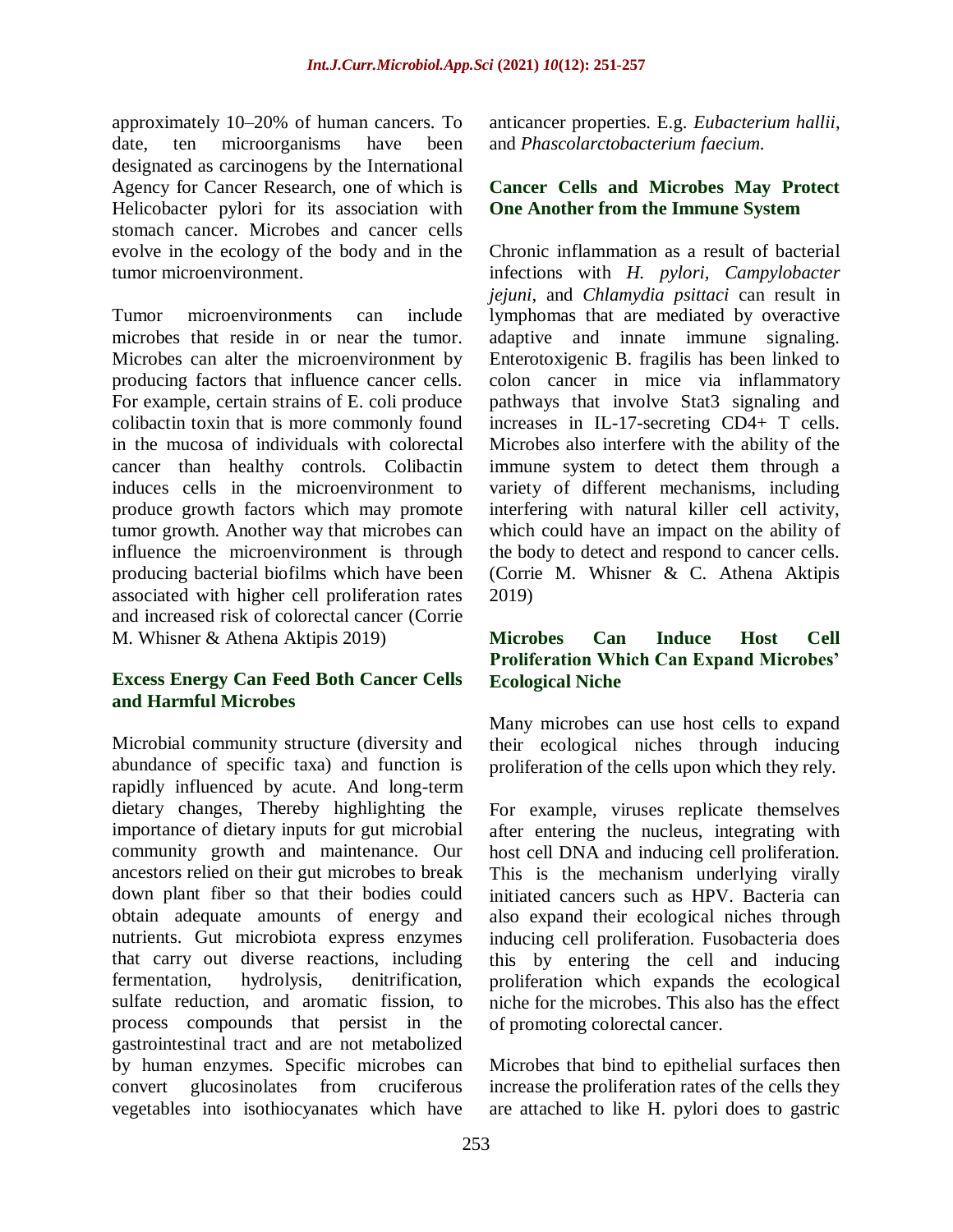cells. In these situations, harmful microbes and cancer cells may have aligned fitness interests. Such fitness interdependence can arise anytime entities can benefit from one another's success, as is the case when microbes benefit from the expansion of the cancer cell population because this increases the ecological niche for microbes. (Alberts B, Johnson A, Lewis J, *et al.,* Molecular Biology of the Cell.)

## **Opportunities and Challenges in Treating Cancer Given Interactions with the Microbiome**

Can We Jump for the Start of the Immune System to Break up Microbe-Cancer Cell Cooperation?

When the immune system is functioning properly, it limits the growth and proliferation of harmful microbes and cancer cells.

Microbes and cancer cells may cooperate to create an ecological niche that allows them to proliferate outside of normal immune control. So immune therapies targeted at disrupting microbe cancer cell interactions may have potential for treatment.

#### **Gut microbiota biology in cancer therapies and its predictive potentials**

Bacteria can work carrier for cancer therapeutic agents. Apart from their direct anti-cancer effect, tumor targeting bacteria can also be used as carriers for cancer therapeutic agents in cancer treatments.

Recent studies have revealed that bacteria are capable of targeting both primary tumors and metastasis. Successful treatment of cancer remains a challenge, due to the unique pathophysiology of solid tumors, and the predictable emergence of resistance. Traditional methods for cancer therapy including radiotherapy, chemotherapy, and

immunotherapy all have their own limitations. A novel approach is bacteriotherapy, either used alone, or in combination with conventional methods, has shown a positive effect on regression of tumors and inhibition of metastasis. Bacteria‐assisted tumor‐targeted therapy used as therapeutic/gene/drug delivery vehicles has great promise in the treatment of tumors.

#### **Oncolytic Virus Therapy: Using tumour targeting viruses to treat Cancer**

Most oncolytic virus therapies have been tested in patients with melanoma or brain tumors, and most treatments have been given as injections into tumors.

One of the studies found that an oncolytic virus delivered intravenously could cross the blood–brain barrier and enter brain tumors, killing tumor cells. The treatment uses a type of virus known as a reovirus, which causes mild symptoms of a cold or stomach bug in children.

In the second study, researchers have tested the Maraba virus, which was originally isolated from a species of sand fly in Brazil, as a way to sensitize tumors to immunotherapy in a mouse model of triple-negative breast cancer. In above both studies, the researchers found that giving oncolytic virus therapy prior to surgery may alter the body's immune response and enhance the effects of subsequent treatment with a checkpoint inhibitor. (Hemminki *et al.,* Journal of Hematology & Oncology (2020)

#### **The potential of fungal metabolites to provide a marketed cancer drug is discussed**

It was also noted that a significant number of fungal metabolites have been successfully tested in a wide variety of mouse cancer models.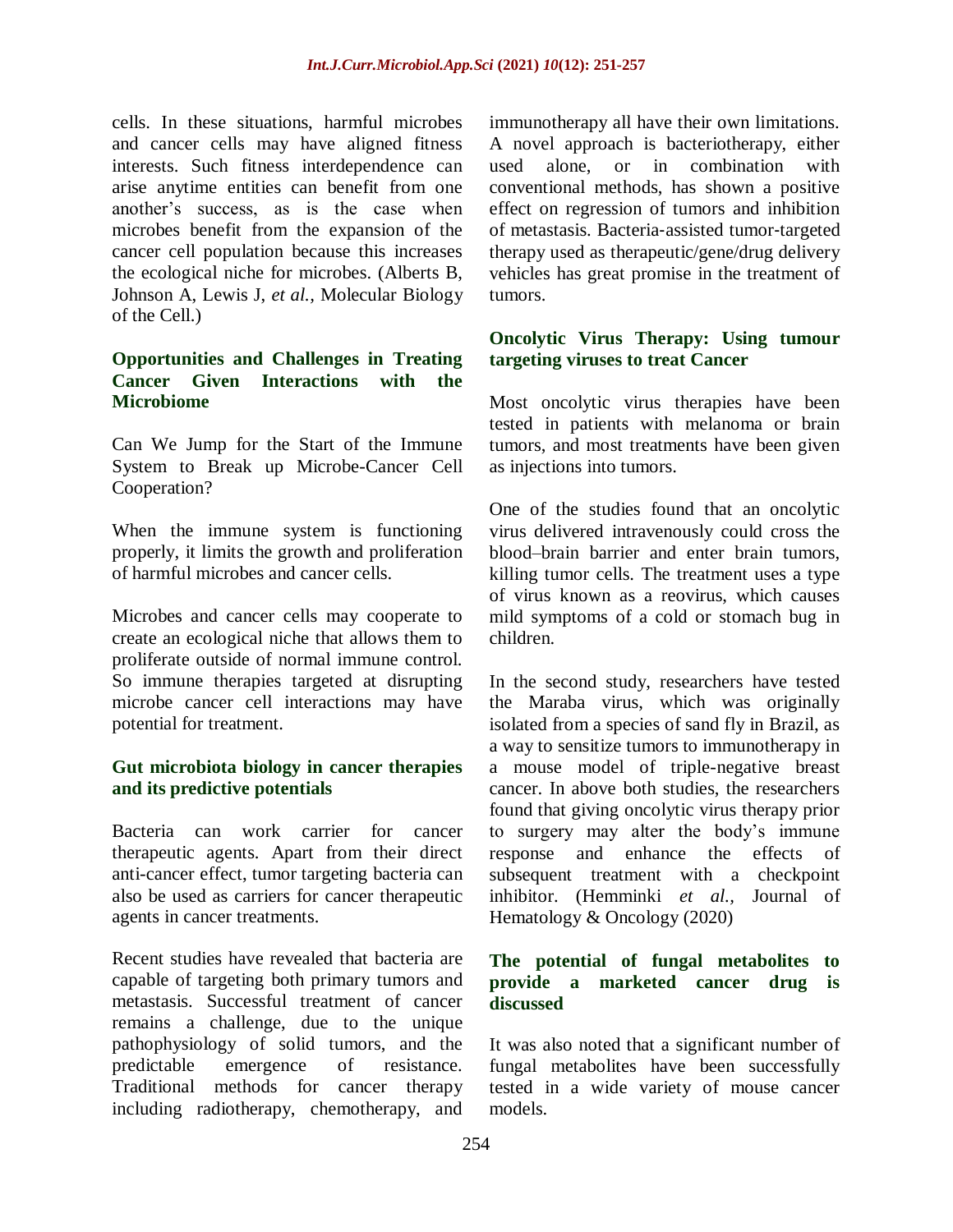| Microorganism                              | Strain/antigen                      | Cancer                                             | Type of treatment                             | Deployment                                |
|--------------------------------------------|-------------------------------------|----------------------------------------------------|-----------------------------------------------|-------------------------------------------|
| Mycobacterium bovis                        | Atenuated strain<br>Calmette-Guérin | Superficial bladder cancer                         | Complementary therapy                         | Commonly used                             |
| Streptococcus pyogenes                     | OK-432                              | Lymphangioma                                       | Alternative therapy for<br>surgical treatment | Commonly used                             |
| Clostridium novyi                          | Strain NT                           | Solid tumors                                       | No data                                       | Clinical trials                           |
| Salmonella enterica<br>serovar Typhimurium | Strain VNP20009                     | Melanoma                                           | No data                                       | Clinical trials                           |
| Magnetococcus marinus                      | MC1                                 | Solid tumors and some<br>metabolic tumors          | Additional therapy<br>supporting chemotherapy | Experimental research<br>(animal studies) |
| Toxoplasma gondii                          | <b>CPS/TLA</b>                      | Pancreas, lung and ovarian<br>cancer, and melanoma | No data                                       | Experimental research                     |
| Plasmodium falciparum                      | rVAR2-DT                            | Melanoma expressing CS                             | No data                                       | Experimental research                     |

**Table.1** A representative list of microorganisms used/planned to be used in anticancer therapy

**Table.2** Shows some examples of fungal metabolites that have progressed to various stages of cancer clinical trials.

| <b>Fungal metabolites</b> | <b>Fungal Source</b>                               | <b>Cellular Activity</b>                                                                                                                                                               |
|---------------------------|----------------------------------------------------|----------------------------------------------------------------------------------------------------------------------------------------------------------------------------------------|
| <b>Anguidine</b>          | Fusarium sps. F. roseum, F.<br>sambucinum          | Irreversibly blocks protein synthesis by<br>inhibiting the protein chain initiation<br>through degradation of polyribosomes                                                            |
| <b>Aphidicolin</b>        | Cephalosporium aphidicola,<br>Nigrospora sphaerica | specific inhibitor of DNA polymerases $\alpha$<br>and $\delta$ .                                                                                                                       |
| <b>Rhizoxin</b>           | <b>Rhizopus chinensis</b>                          | Bind to tubulin at the vinca site and inhibit<br>microtubule assembly. It was shown to<br>possess cytotoxicity against a variety of<br>human tumour cell lines and xenograft<br>models |
| <b>Fumagillin</b>         | Aspergillus fumigatus strain<br>$H-3$              | Disrupt tumor vasculature by targeting<br>the enzyme methionine aminopeptidase                                                                                                         |
| <b>Phenylahistin</b>      | Aspergillus ustus                                  | <b>Have potent vascular disrupting</b><br>properties through binding to the<br>colchicine site on beta-tubulin                                                                         |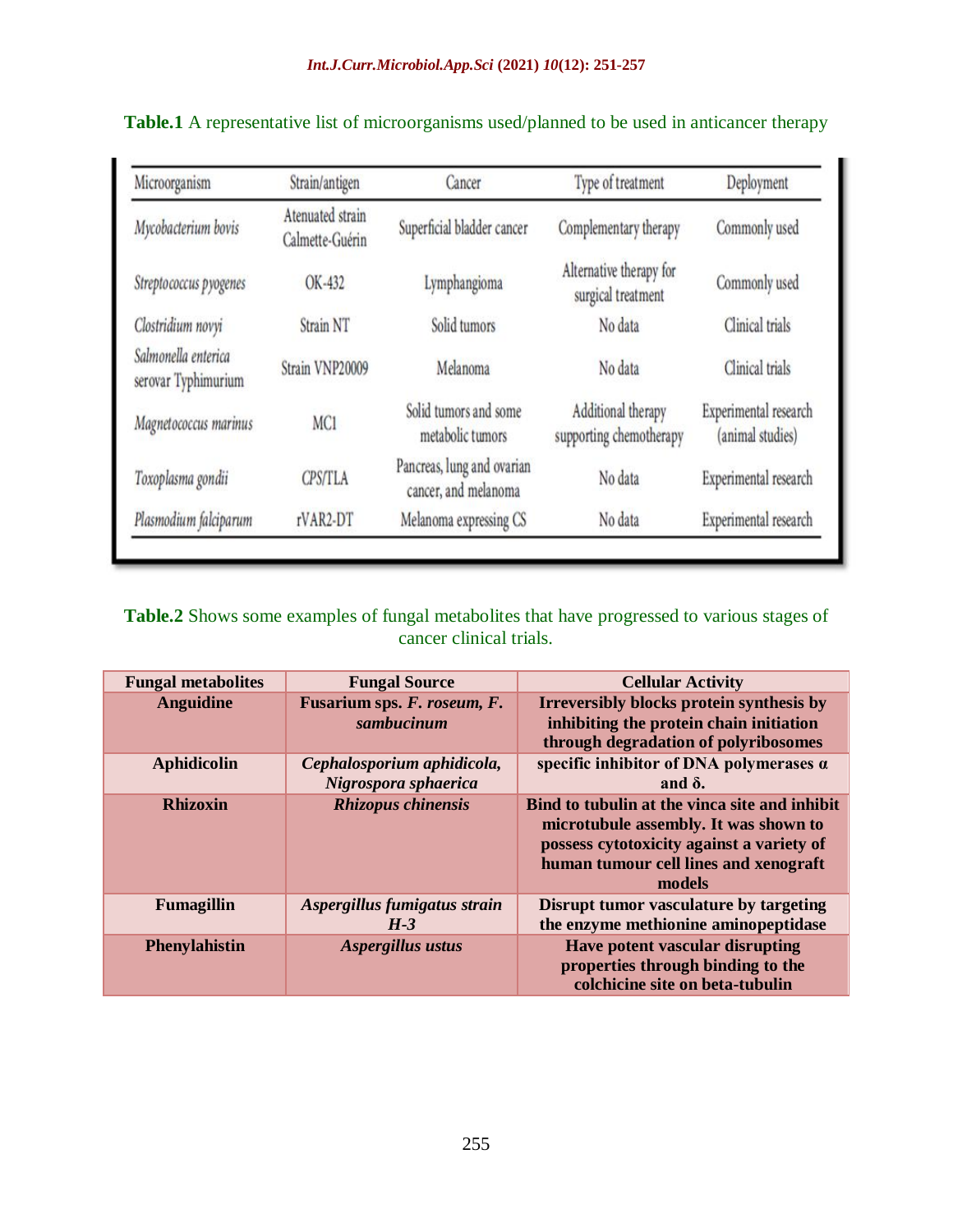**Fig.1** Anti-tumoral effects of the gut microbiota. Probiotics and other gut resident bacteria that are able to secrete molecules, capable, in turn, to fight tumor growth and prevent tumorigenesis through several mechanisms. Schematic of the intestinal layers, from top to bottom: mucus and microbiota, gut epithelium. Into the grey boxes are illustrated, from top to bottom, the microorganism species implicated in the anti-cancer process, the molecules produced and the corresponding effects induced within the host.



Abbreviations: MPL, monophosphoryl lipid A; LPS, lipopolysaccharide. (Silvia Vivarelli , Stefania Stefani 2018 Cancers)

These include triornicin, cytochalasin E, cotylenin A, myriocin, palmarumycin CP1, galiellalactone, epoxyquinol B, gliocladicillins A and B, apicidin, chaetocin and destruxin B. Also of importance is that recent patents, for the use of the metabolites and/or their analogues/derivatives in oncology, have been filed for cotylenin A, myriocin, palmarumycin CP1, apicidin and chaetocin and there is thus the possibility that these compounds will advance to clinical trials (Alexander Kornienkol, Antonio Evidente 2015).

#### **Can Specific Microbes Be Used to Control Cancer Cell Populations as a Part of Treatment?**

Microorganisms, such as Mycobacterium bovis and BCG, have been used in cancer

treatment for more than 100 years, including the successful treatment of bladder cancer. Additionally, many microbial products are being used in cancer treatment, including redox proteins like azurin.

The mechanisms of action and these microbes appear to be diverse, with some activating the immune system, others inducing cell death via apoptosis and others inhibiting the growth of new blood vessels thereby depriving tumors of resources.

It is the need of the hour for researchers where Future work should investigate the metabolic and ecological interactions between tumor cells and microbes that underlie this effect in order to discover new microbes that can be used in cancer treatments.